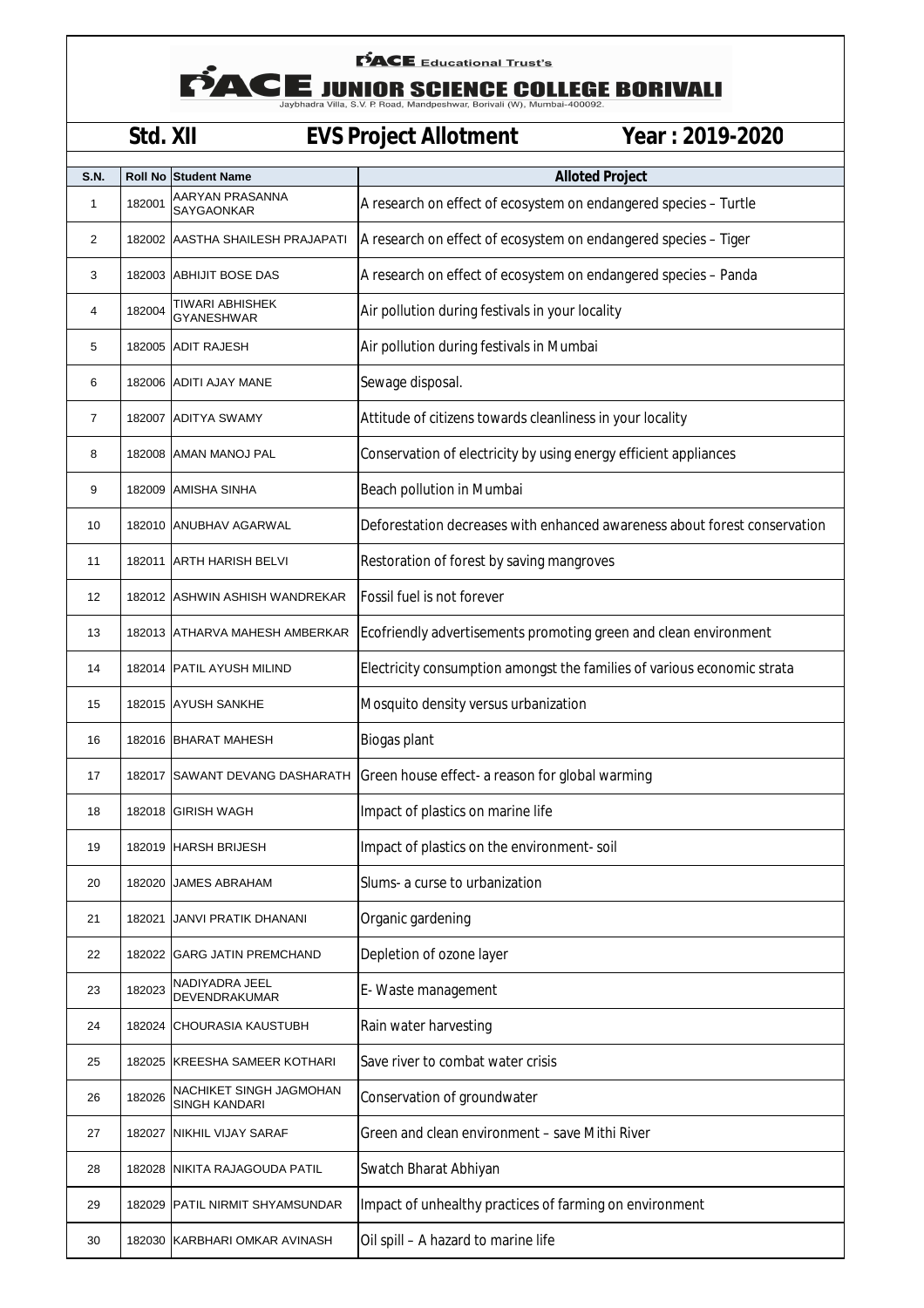|      | Std. XII |                                     | Year: 2019-2020<br><b>EVS Project Allotment</b>                           |
|------|----------|-------------------------------------|---------------------------------------------------------------------------|
| S.N. |          | Roll No Student Name                | <b>Alloted Project</b>                                                    |
| 31   | 182031   | <b>PARIKET NALIN MISTRY</b>         | Impact of global warming in Arctic region                                 |
| 32   |          | 182032 PRACHITI CHETAN CHITTA       | Rapid urbanization - a hazard to environment                              |
| 33   |          | 182033 PRANAV PARESH CHAPHEKAR      | A research on effect of ecosystem on endangered species - Turtle          |
| 34   |          | 182034 PRIYAM TUSHAR MEHTA          | A research on effect of ecosystem on endangered species - Tiger           |
| 35   | 182035   | <b>JAVERI SAHIL LOKESH</b>          | A research on effect of ecosystem on endangered species - Panda           |
| 36   |          | 182036 RANE SAKSHI SHAILESH         | Air pollution during festivals in your locality                           |
| 37   | 182037   | YADAV SANDEEPKUMAR<br>DALLURAM      | Air pollution during festivals in Mumbai                                  |
| 38   | 182038   | SENAPATI SANJANA SANJOY             | Sewage disposal.                                                          |
| 39   | 182039   | SHINDE SANJANA ANIL                 | Attitude of citizens towards cleanliness in your locality                 |
| 40   |          | 182040 SATYAJIT RAY                 | Conservation of electricity by using energy efficient appliances          |
| 41   |          | 182041 SEEJJANS PAREKH              | Beach pollution in Mumbai                                                 |
| 42   |          | 182042 TAWDE SIDDHI SANDESH         | Deforestation decreases with enhanced awareness about forest conservation |
| 43   |          | 182043 SUKHDA GOYAL                 | Restoration of forest by saving mangroves                                 |
| 44   |          | 182044 CHONGDER SUMIT TAPAS         | Fossil fuel is not forever                                                |
| 45   |          | 182045 SWAYAM ATUL MEHTA            | Ecofriendly advertisements promoting green and clean environment          |
| 46   |          | 182046 VYOUM ATUL KHARE             | Electricity consumption amongst the families of various economic strata   |
| 47   | 182047   | YASHVARDHAN SHARMA                  | Mosquito density versus urbanization                                      |
| 48   |          | 182048 AAVESH MALIK                 | Biogas plant                                                              |
| 49   | 182049   | PANDEY ABHISHEK RAMESH              | Green house effect- a reason for global warming                           |
| 50   | 182050   | <b>DEV ADITYA</b>                   | Impact of plastics on marine life                                         |
| 51   | 182051   | AMAN PANKAJ ADATIA                  | Impact of plastics on the environment-soil                                |
| 52   | 182052   | DHONDEKAR AMAY<br>MACHINDRA         | Slums- a curse to urbanization                                            |
| 53   | 182053   | ANANYA SAREEN                       | Organic gardening                                                         |
| 54   | 182054   | <b>DESHMUKH AYUSH MAHESH</b>        | Depletion of ozone layer                                                  |
| 55   | 182055   | MISHRA CHAITANYA CHANDRAKISHOR      | E- Waste management                                                       |
| 56   | 182056   | DUNGRANI DEEP SANDIPBHAI            | Rain water harvesting                                                     |
| 57   |          | 182057   DHAIRYA JAYESHKUMAR MISTRY | Save river to combat water crisis                                         |
| 58   |          | 182058 SHARMA DHRUV AJAY            | Conservation of groundwater                                               |
| 59   |          | 182059 SHETTY DHRUV SUDHIR          | Green and clean environment - save Mithi River                            |
| 60   | 182060   | <b>DHRUVIN BHAVESH JHAVERI</b>      | Swatch Bharat Abhiyan                                                     |
| 61   | 182061   | DHINGANI DRISHTI KETAN              | Impact of unhealthy practices of farming on environment                   |
| 62   |          | 182062 ISHITA SUNIL MAVINKURVE      | Oil spill - A hazard to marine life                                       |

 $\mathbf{I}$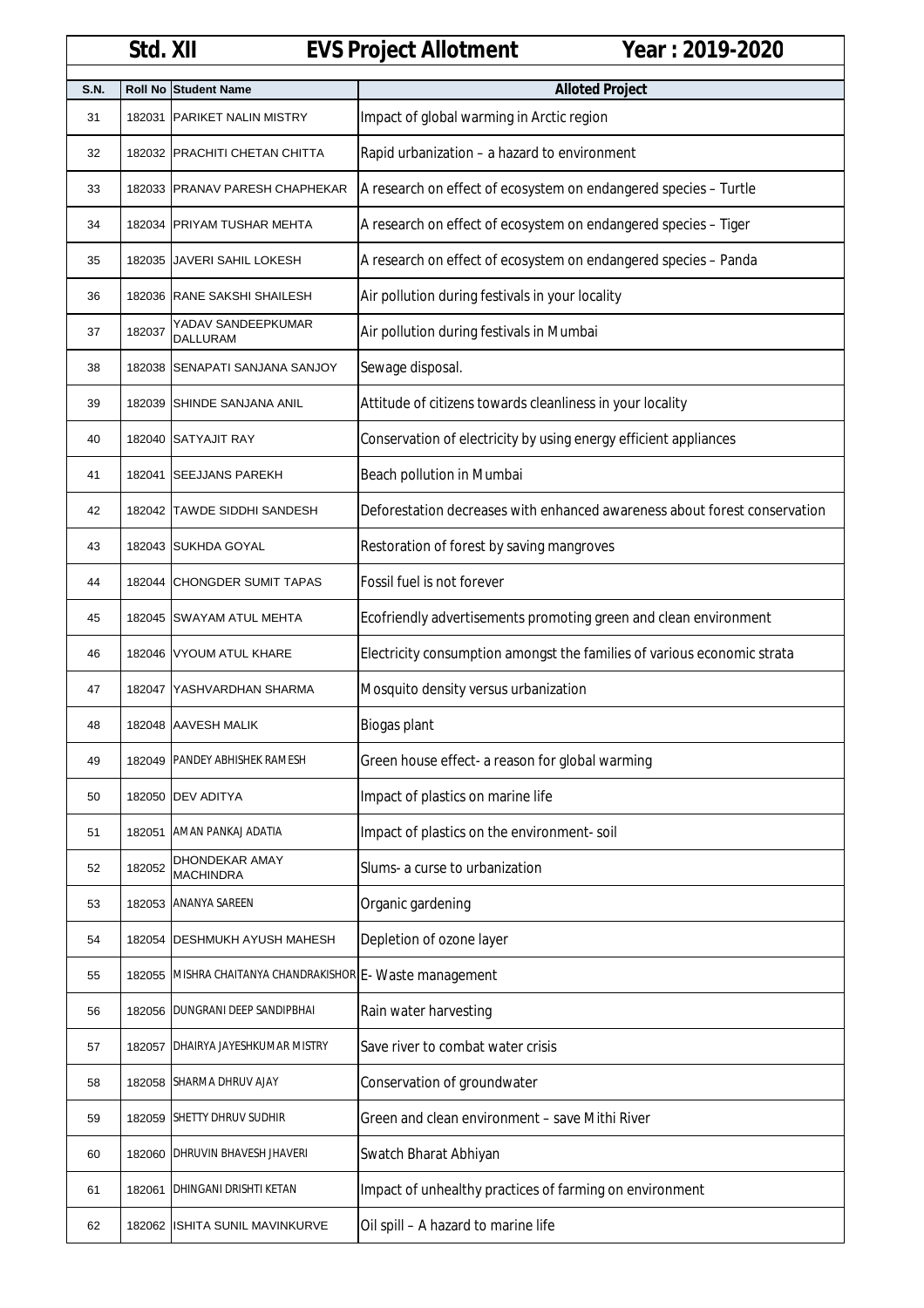|             | Std. XII       |                                       | <b>EVS Project Allotment</b><br>Year: 2019-2020                           |
|-------------|----------------|---------------------------------------|---------------------------------------------------------------------------|
| <b>S.N.</b> | <b>Roll No</b> | <b>Student Name</b>                   | <b>Alloted Project</b>                                                    |
| 63          | 182063         | <b>OZA JAY AMIT</b>                   | Impact of global warming in Arctic region                                 |
| 64          |                | 182064 PAWAR JAYAN SUNIL              | Rapid urbanization - a hazard to environment                              |
| 65          |                | 182065 MANAV KAMDAR                   | A research on effect of ecosystem on endangered species - Turtle          |
| 66          | 182066         | NIHAAL SAGAR RAICHURA                 | A research on effect of ecosystem on endangered species - Tiger           |
| 67          | 182067         | PANDE NINAD KAILASH                   | A research on effect of ecosystem on endangered species - Panda           |
| 68          | 182068         | <b>JASANI NIRMIT AMIT</b>             | Air pollution during festivals in your locality                           |
| 69          |                | 182069 PRITHVI NAVNEET GUPTA          | Air pollution during festivals in Mumbai                                  |
| 70          |                | 182070 ACHARYA RAHUL RAJESH           | Sewage disposal.                                                          |
| 71          | 182071         | <b>S RAJESH</b>                       | Attitude of citizens towards cleanliness in your locality                 |
| 72          |                | 182072 RAYAN ALI KHURSHID             | Conservation of electricity by using energy efficient appliances          |
| 73          | 182073         | <b>VERMA RISHABH</b>                  | Beach pollution in Mumbai                                                 |
| 74          | 182074         | <b>RITESH RAJESH MESTRY</b>           | Deforestation decreases with enhanced awareness about forest conservation |
| 75          |                | 182075 SHINDE ROHAN RAMESH            | Restoration of forest by saving mangroves                                 |
| 76          |                | 182076 JAMBA RUCHIKA RAJEEV           | Fossil fuel is not forever                                                |
| 77          |                | 182077 SHAIVAM RAVANI                 | Ecofriendly advertisements promoting green and clean environment          |
| 78          | 182078         | <b>SRIVASTAV SHIVANI SUDHIR</b>       | Electricity consumption amongst the families of various economic strata   |
| 79          | 182079         | SHREYA SUDHIR GHOLAP                  | Mosquito density versus urbanization                                      |
| 80          |                | 182080 BHAT SHWETA AJIT               | Biogas plant                                                              |
| 81          | 182081         | NAIR SIDDHARTH<br><b>KRISHNAKUMAR</b> | Green house effect- a reason for global warming                           |
| 82          |                | 182082 SIYA KHAMKAR                   | Impact of plastics on marine life                                         |
| 83          |                | 182083 JANI TANMAY KALPESH            | Impact of plastics on the environment-soil                                |
| 84          | 182084         | <b>TANU PRASAD</b>                    | Slums- a curse to urbanization                                            |
| 85          | 182085         | <b>PRADHAN TANUSH MILIND</b>          | Organic gardening                                                         |
| 86          | 182086         | <b>TREVON PRABHAT</b>                 | Depletion of ozone layer                                                  |
| 87          | 182087         | UDISH HIMANSHU DAVDA                  | E- Waste management                                                       |
| 88          | 182088         | VATSAL BHUPTANI                       | Rain water harvesting                                                     |
| 89          | 182089         | CHASKAR VEDANT KAMALAKAR              | Save river to combat water crisis                                         |
| 90          |                | 182090 YASH SACHIN TODANKAR           | Conservation of groundwater                                               |
| 91          | 182091         | AAKARSH SHARMA                        | Green and clean environment - save Mithi River                            |
| 92          | 182092         | PARAB AAKASH DEVENDRA                 | Swatch Bharat Abhiyan                                                     |
| 93          |                | 182093 WADE AAYUSH NINAD              | Impact of unhealthy practices of farming on environment                   |
| 94          |                | 182094 ADITI DUBEY                    | Oil spill - A hazard to marine life                                       |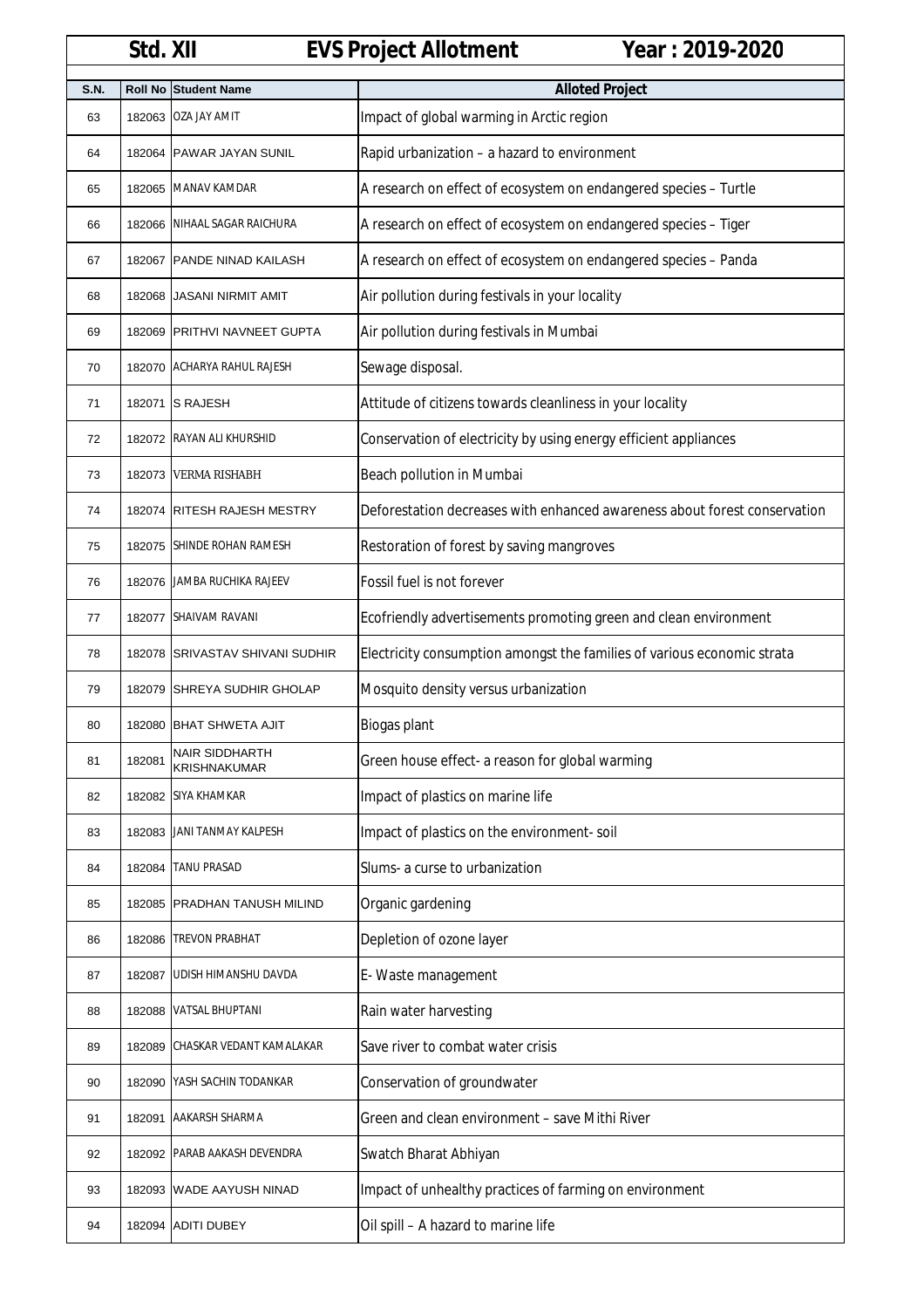|             | Std. XII       |                                             | Year: 2019-2020<br><b>EVS Project Allotment</b>                           |
|-------------|----------------|---------------------------------------------|---------------------------------------------------------------------------|
| <b>S.N.</b> | <b>Roll No</b> | <b>Student Name</b>                         | <b>Alloted Project</b>                                                    |
| 95          | 182095         | <b>ADITYA VINAY KASHYAP</b>                 | Impact of global warming in Arctic region                                 |
| 96          |                | 182096 AKHIL RAGHURAMAN KURUP               | Rapid urbanization - a hazard to environment                              |
| 97          | 182097         | RAWAT ALISHA BHARAT SINGH                   | A research on effect of ecosystem on endangered species - Turtle          |
| 98          | 182099         | AGGARWAL ANURAG RAJESH                      | A research on effect of ecosystem on endangered species - Panda           |
| 99          |                | 182100 ANUSHKA SUBHASH GARDI                | Air pollution during festivals in your locality                           |
| 100         |                | 182101 ARJUN HARIDAS                        | Air pollution during festivals in Mumbai                                  |
| 101         |                | 182102 ASHWIN RAJESH PILLAI                 | Sewage disposal.                                                          |
| 102         |                | 182103 MASCARENHAS CARL STANLEY             | Attitude of citizens towards cleanliness in your locality                 |
| 103         | 182104         | <b>GAURAV KULKARNI</b>                      | Conservation of electricity by using energy efficient appliances          |
| 104         | 182105         | NAYAK GOWRI KISHORE                         | Beach pollution in Mumbai                                                 |
| 105         |                | 182106 HARDIL MUNISH CHOKSI                 | Deforestation decreases with enhanced awareness about forest conservation |
| 106         |                | 182107 HITARTHI VISHUDDH SHAH               | Restoration of forest by saving mangroves                                 |
| 107         |                | 182108 HRUTUJ PATIL                         | Fossil fuel is not forever                                                |
| 108         | 182109         | <b>GALA JAINAM KIRTIKUMAR</b>               | Ecofriendly advertisements promoting green and clean environment          |
| 109         | 182110         | JAS DHIREN SHAH                             | Electricity consumption amongst the families of various economic strata   |
| 110         | 182111         | <b>JAY ASLALIYA</b>                         | Mosquito density versus urbanization                                      |
| 111         |                | 182112 KARAN PRADEEP SALOT                  | Biogas plant                                                              |
| 112         |                | 182113 BHARDWAJ KAUSHIK RAKESH              | Green house effect- a reason for global warming                           |
| 113         |                | 182114 RANA KHUMARYA YOGESH                 | Impact of plastics on marine life                                         |
| 114         |                | 182115 ADIT RISHIKESH SANJAY                | Impact of plastics on the environment-soil                                |
| 115         | 182116         | KADALI KRISHNAMAYUR<br>VENKATARAMANA        | Slums- a curse to urbanization                                            |
| 116         | 182117         | <b>FERNANDES LIVIYA WILSON</b>              | Organic gardening                                                         |
| 117         |                | 182118   DUBE MANAS DINESH                  | Depletion of ozone layer                                                  |
| 118         |                | 182119 IYAR MAYANK DAKSHNESH                | E- Waste management                                                       |
| 119         |                | 182120 RATHOD MIHIR JITENDRA                | Rain water harvesting                                                     |
| 120         |                | 182121 GHARAT NAINISH RAJAN                 | Save river to combat water crisis                                         |
| 121         | 182122         | MAHAPATRA PULLARABINDA<br><b>MANORANJAN</b> | Conservation of groundwater                                               |
| 122         | 182123         | DOSHI RAUNIT VIPUL                          | Green and clean environment - save Mithi River                            |
| 123         |                | 182124 SHAH RISHI KETANBHAI                 | Swatch Bharat Abhiyan                                                     |
| 124         |                | 182125 RIYA JIGNESH MODI                    | Impact of unhealthy practices of farming on environment                   |
| 125         |                | 182126 RUTUJ RAHUL TATU                     | Oil spill - A hazard to marine life                                       |
| 126         |                | 182127 DOSHI SAHIL BIREN                    | Impact of global warming in Arctic region                                 |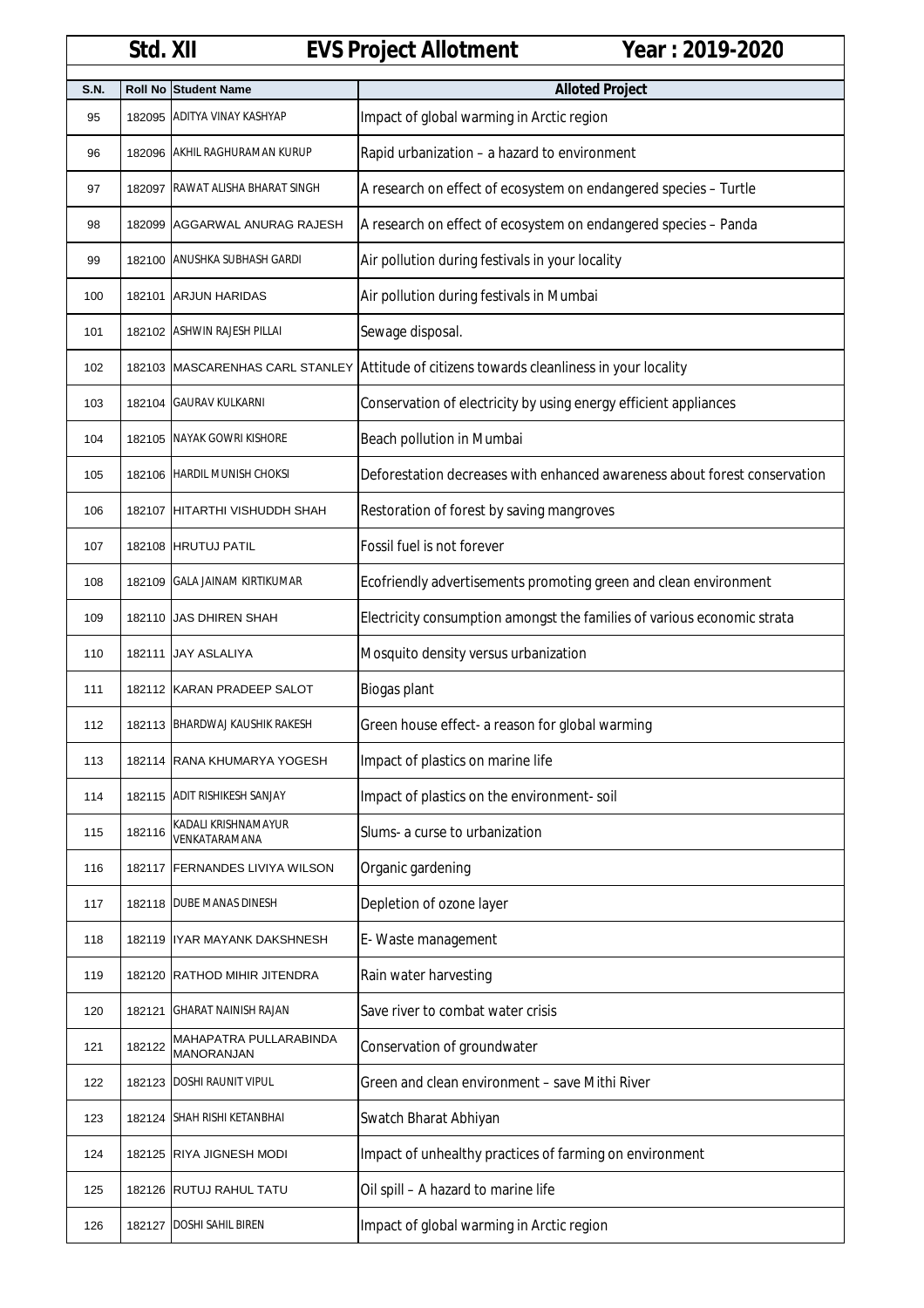|             | Std. XII       |                                             | Year: 2019-2020<br><b>EVS Project Allotment</b>                           |
|-------------|----------------|---------------------------------------------|---------------------------------------------------------------------------|
| <b>S.N.</b> | <b>Roll No</b> | <b>Student Name</b>                         | <b>Alloted Project</b>                                                    |
| 127         | 182128         | <b>ESHA SHARMA</b>                          | Rapid urbanization - a hazard to environment                              |
| 128         | 182129         | <b>REBELLO SIDDHANT JUDE ANDREW</b>         | A research on effect of ecosystem on endangered species - Turtle          |
| 129         | 182130         | KOLWANKAR SIDDHI<br><b>RISHIKESH</b>        | A research on effect of ecosystem on endangered species - Tiger           |
| 130         | 182131         | <b>SOHAM SUNIL SINGHAL</b>                  | A research on effect of ecosystem on endangered species - Panda           |
| 131         |                | 182133 Y L N SUMEER                         | Air pollution during festivals in your locality                           |
| 132         |                | 182134 SUSHMIT SHARAD KADAM                 | Air pollution during festivals in Mumbai                                  |
| 133         |                | 182135 PATIL VED RAJESH                     | Sewage disposal.                                                          |
| 134         | 182136         | <b>SHROFF YASH PIYUSH</b>                   | Attitude of citizens towards cleanliness in your locality                 |
| 135         | 182137         | TAMBE YASH PRABHAKAR                        | Conservation of electricity by using energy efficient appliances          |
| 136         | 182138         | <b>GOHIL YASHRAJSINH</b><br><b>DUSHYANT</b> | Beach pollution in Mumbai                                                 |
| 137         | 182139         | YOGESH JHA                                  | Deforestation decreases with enhanced awareness about forest conservation |
| 138         | 182140         | THAKUR SAMARTH                              | Restoration of forest by saving mangroves                                 |
| 139         |                | 182141 PIMPLE RAJIV RAJESH                  | Fossil fuel is not forever                                                |
| 140         |                | 182142 NADKARNI ARCHIT SANTOSH              | Ecofriendly advertisements promoting green and clean environment          |
| 141         | 182143         | ISHA VIPUL CHUDASAMA                        | Electricity consumption amongst the families of various economic strata   |
| 142         | 182144         | JAWHARKAR TEJASHREE<br><b>RAJESH</b>        | Mosquito density versus urbanization                                      |
| 143         | 182145         | SANKHE PARTH MUKESH                         | Biogas plant                                                              |
| 144         |                | 182146 ANUSHKA AMIT AGARWAL                 | Green house effect- a reason for global warming                           |
| 145         | 182147         | <b>BIPASHA KAPOOR</b>                       | Impact of plastics on marine life                                         |
| 146         |                | 182148 NADAR SNEHA MURUGESAN                | Impact of plastics on the environment-soil                                |
| 147         | 182149         | DIXIT KHUSHI DEVI SATISH<br><b>KUMAR</b>    | Slums- a curse to urbanization                                            |
| 148         | 182150         | <b>SINGH SIBBU VIKAS</b>                    | Organic gardening                                                         |
| 149         | 182151         | TRIPATHI MADHULIKA<br>OMPRAKASH             | Depletion of ozone layer                                                  |
| 150         |                | 182152 MISTRY MAITRI KAMLESH                | E- Waste management                                                       |
| 151         |                | 182153 FULZELE PRANJAL RAVINDRA             | Rain water harvesting                                                     |
| 152         |                | 182154 HARSHA RANI                          | Save river to combat water crisis                                         |
| 153         | 182155         | <b>SHAH TANVI YOGESHKUMAR</b>               | Conservation of groundwater                                               |
| 154         | 182156         | <b>BURCHUNDE MANASVI NARESH</b>             | Green and clean environment - save Mithi River                            |
| 155         | 182157         | <b>SRASTA PARHI</b>                         | Swatch Bharat Abhiyan                                                     |
| 156         |                | 182158 BAVLA DANISH TOFIK                   | Impact of unhealthy practices of farming on environment                   |
| 157         | 182159         | SPARDHA                                     | Oil spill - A hazard to marine life                                       |
| 158         |                | 182160 PATEL RIYA SHITAL                    | Impact of global warming in Arctic region                                 |